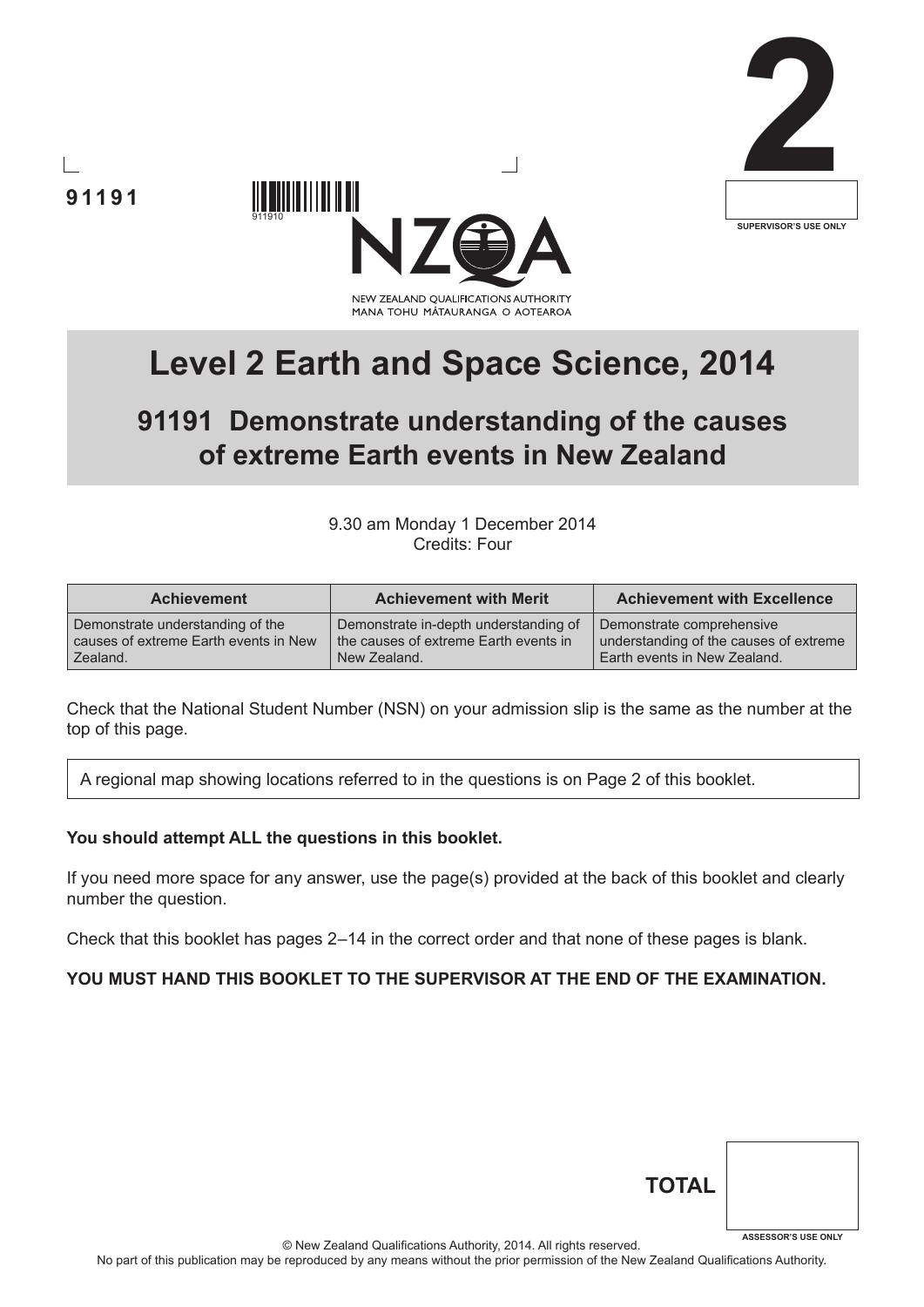

**Regional Map including Locations Referred to in this Paper.**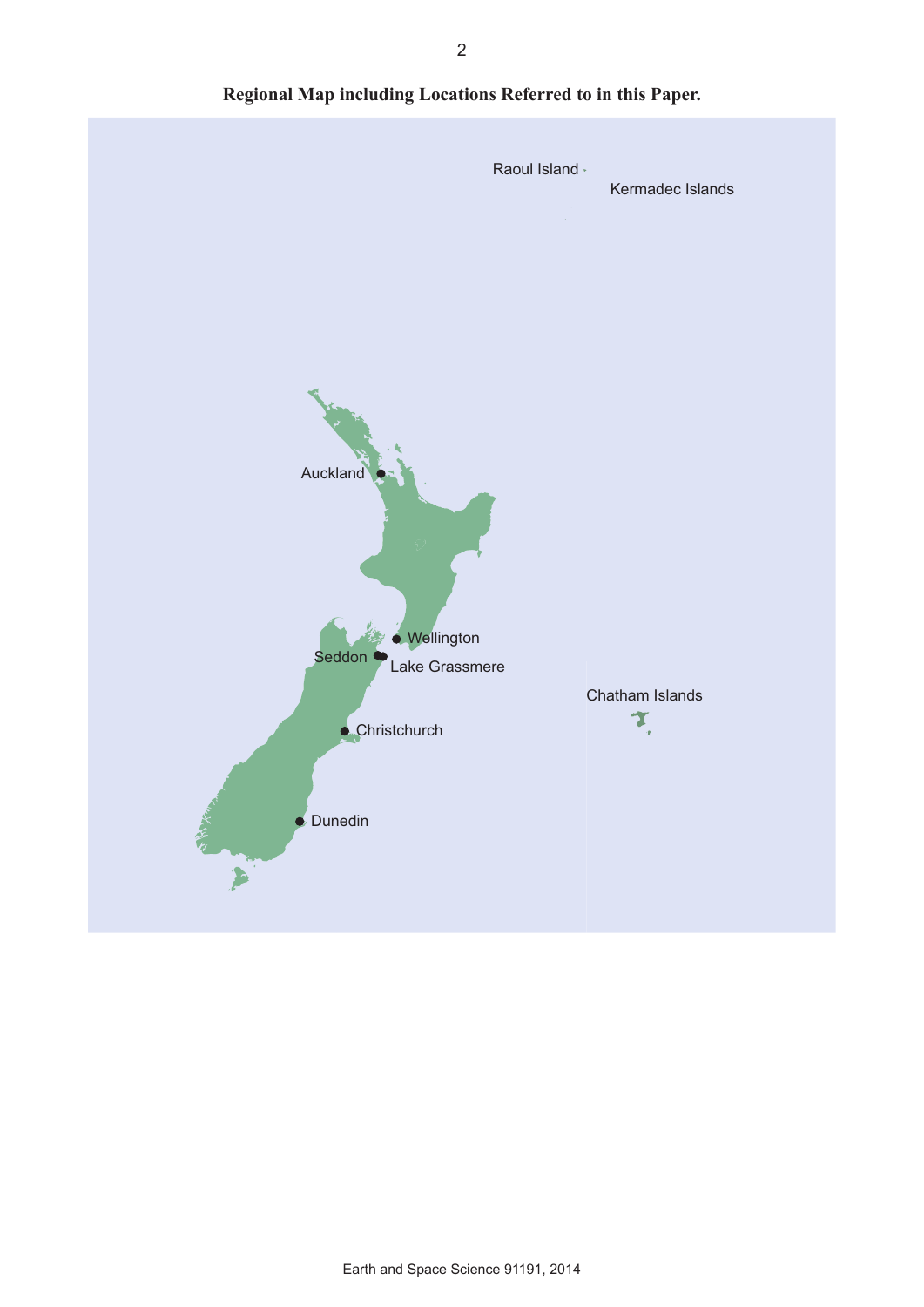**This page has been deliberately left blank.**

**The examination continues on the following page.**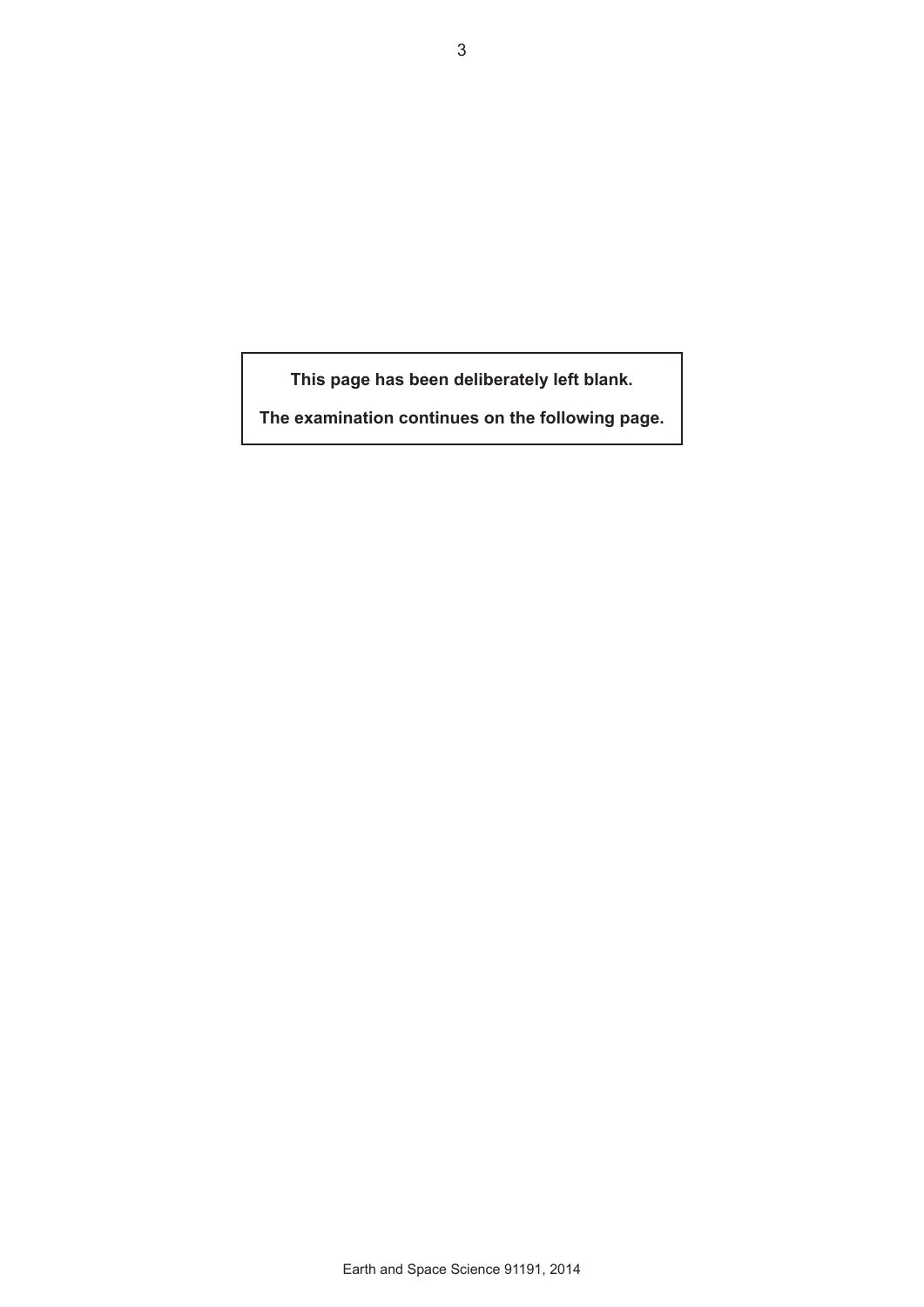## **QUESTION ONE: VOLCANIC ERUPTIONS – KERMADEC ISLANDS (RAOUL)**

Raoul Island volcano erupted explosively from the Green Lake area on 17 March 2006 at 8.20 am. The eruption lasted about 30 minutes.

Eruptions over the last few thousand years have been explosive with dacite magma, which is more silica rich and viscous than andesite.

Raoul Island is part of the Kermadec Islands chain, which is on the boundary between the Pacific and Australian plates.

In this area BOTH plates are waterlogged oceanic crust. The Pacific Plate is denser than the Australian Plate.



Kermadec+Islands

Explain in detail how Raoul Island was formed, and why the Raoul Island volcano mostly erupts dacite magma.

In your answer, you should:

- state which plate is subducting
- explain the tectonic plate processes occurring in this area
- explain why active volcanoes occur along the Kermadec Island chain
- explain, with reference to magma, why an eruption in this location contains dacite and is so explosive.

*An annotated diagram will assist your answer.*

**ASSESSOR'S USE ONLY**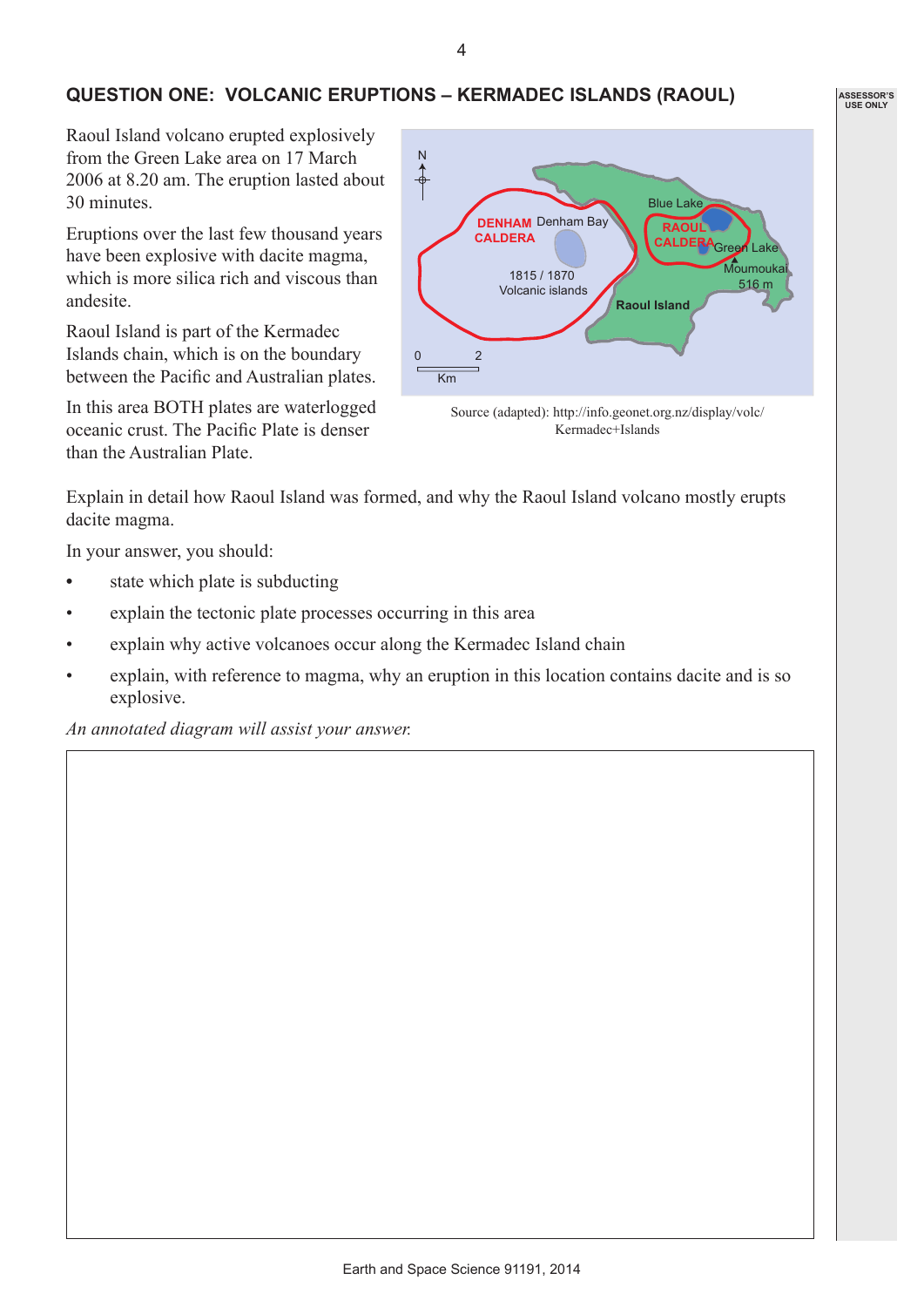| ASSESSOR'S<br>USE ONLY |
|------------------------|
|                        |
|                        |
|                        |
|                        |
|                        |
|                        |
|                        |
|                        |
|                        |
|                        |
|                        |
|                        |
|                        |
|                        |
|                        |
|                        |
|                        |
|                        |
|                        |
|                        |
|                        |
|                        |
|                        |
|                        |
|                        |
|                        |
|                        |
|                        |
|                        |
|                        |
|                        |
|                        |
|                        |
|                        |
|                        |
|                        |
|                        |
|                        |
|                        |
|                        |
|                        |
|                        |
|                        |
|                        |
|                        |
|                        |
|                        |
|                        |
|                        |
|                        |
|                        |
|                        |
|                        |
|                        |
|                        |

J.

i.

i.

L

i.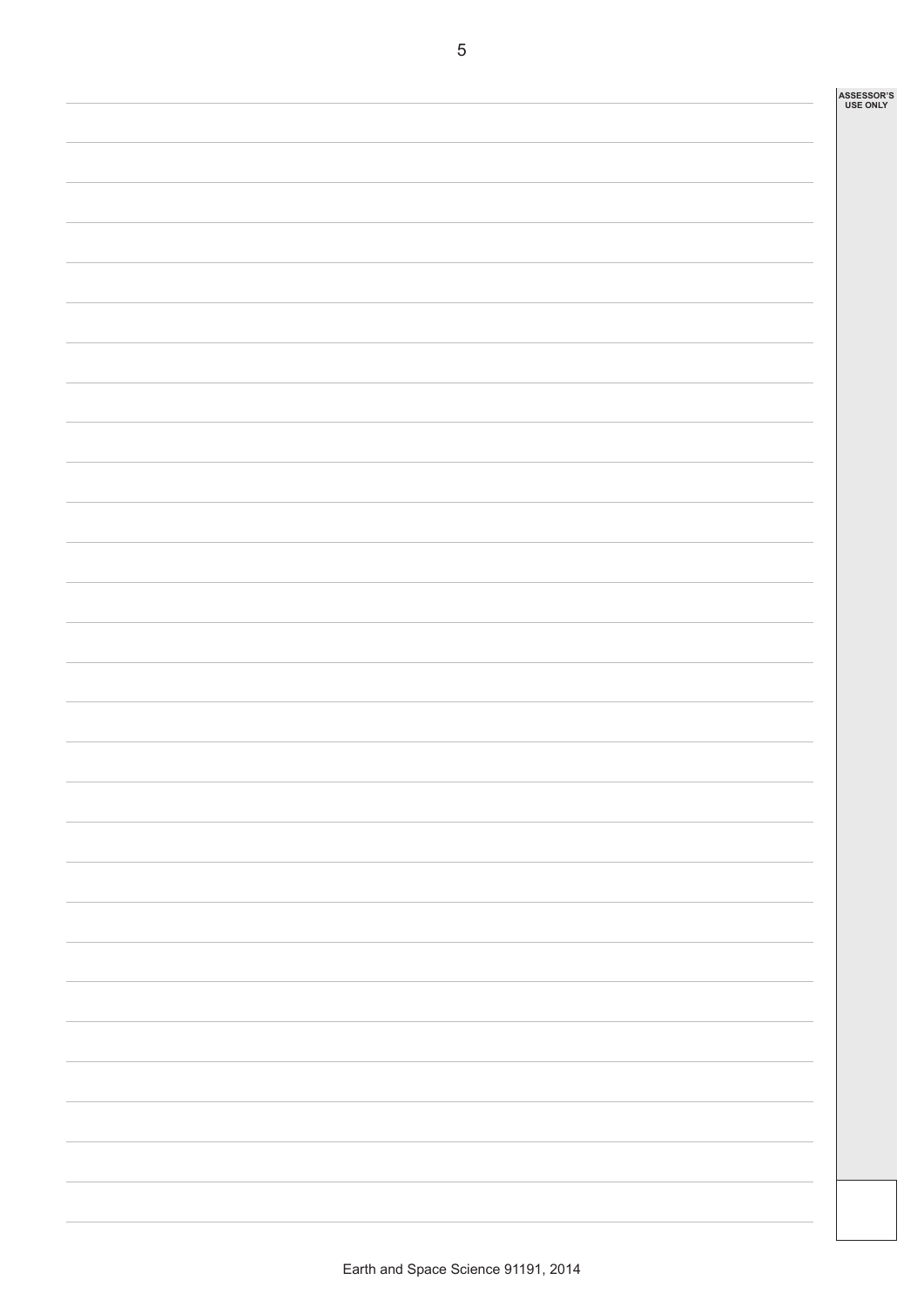## **QUESTION TWO: CHATHAM ISLANDS TSUNAMI**

On 19 July 1924 starting at about 7:15 pm, a series of waves, the highest being 6 m above the high water mark, affected a number of locations on the Chatham Islands over a period of just over three hours. Those locations most affected were settlements on the northern and eastern side of Chatham Island, the largest island in the group.



Source (adapted): http://commons.wikimedia.org/wiki/File:Fig\_1\_Chatham\_Rise\_Map.jpg

It is not known how this tsunami was formed, but there are two likely causes:

- a submarine landslide
- a sea floor earthquake.

**Explain how each** of these could have caused the Chatham Island tsunami.

In your answer, you should:

- state what a tsunami is
- explain how a submarine landslide could result in a tsunami
- explain how a sea floor earthquake could result in a tsunami
- compare and contrast the two possible causes stated above, and give reasons to justify the most likely cause of this tsunami.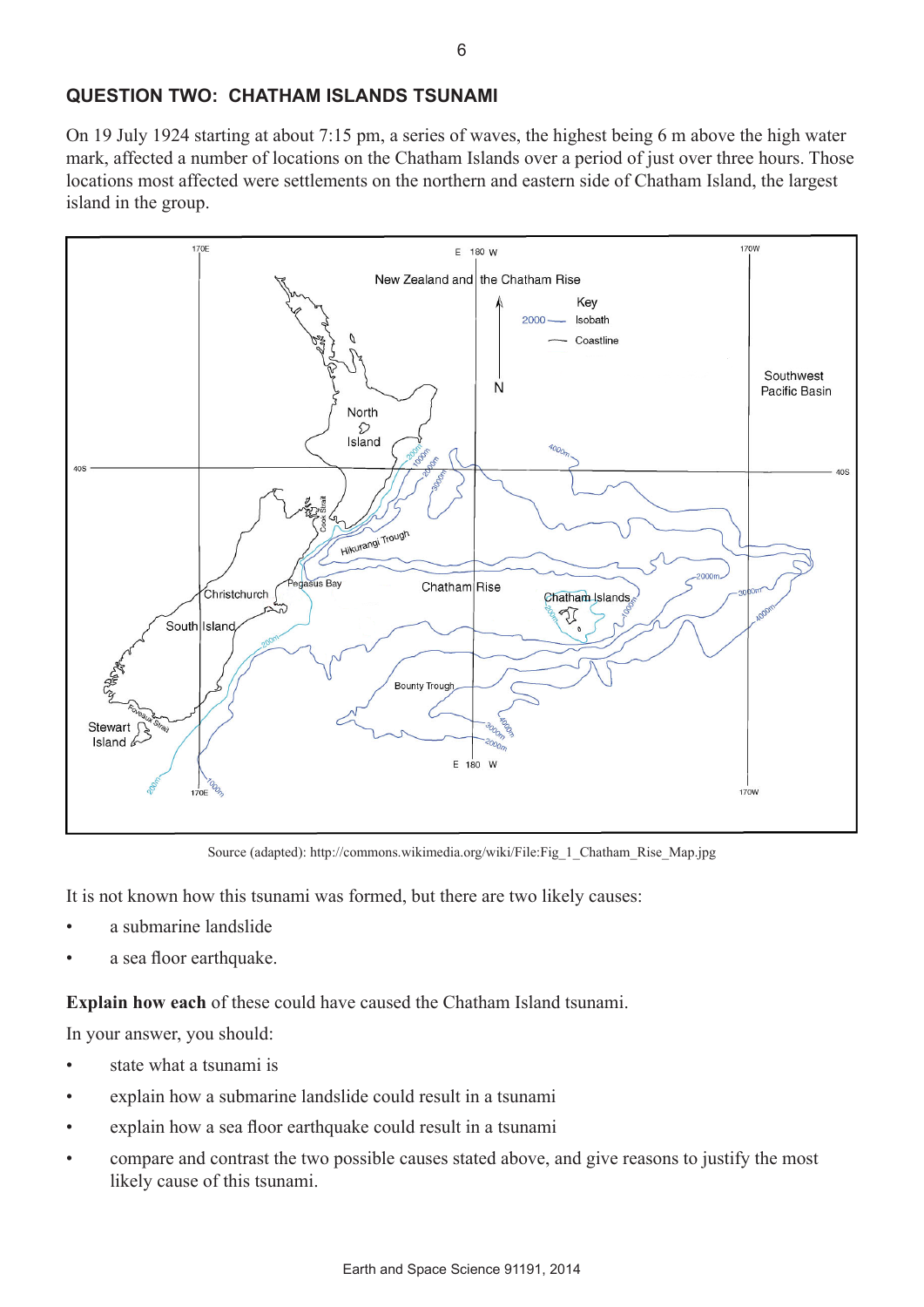*Annotated diagram(s) will assist your answer.*

**More space for this answer is available on the next pages.**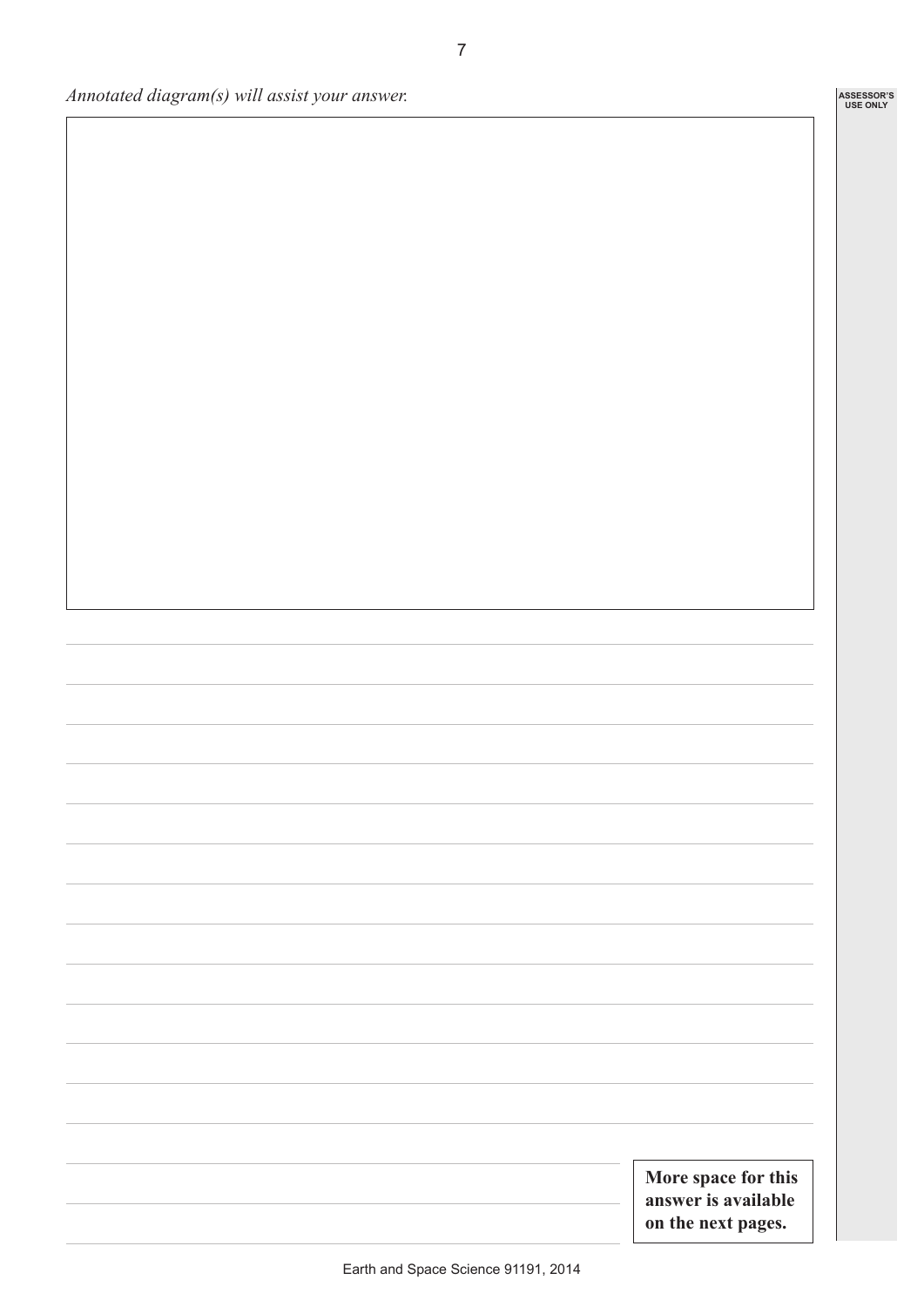| ASSESSOR'S<br>USE ONLY |
|------------------------|
|                        |
|                        |
|                        |
|                        |
|                        |
|                        |
|                        |
|                        |
|                        |
|                        |
|                        |
|                        |
|                        |
|                        |
|                        |
|                        |
|                        |
|                        |
|                        |
|                        |
|                        |
|                        |
|                        |
|                        |
|                        |
|                        |
|                        |
|                        |
|                        |
|                        |
|                        |
|                        |
|                        |
|                        |
|                        |
|                        |
|                        |
|                        |
|                        |
|                        |
|                        |
|                        |
|                        |
|                        |
|                        |
|                        |
|                        |
|                        |
|                        |
|                        |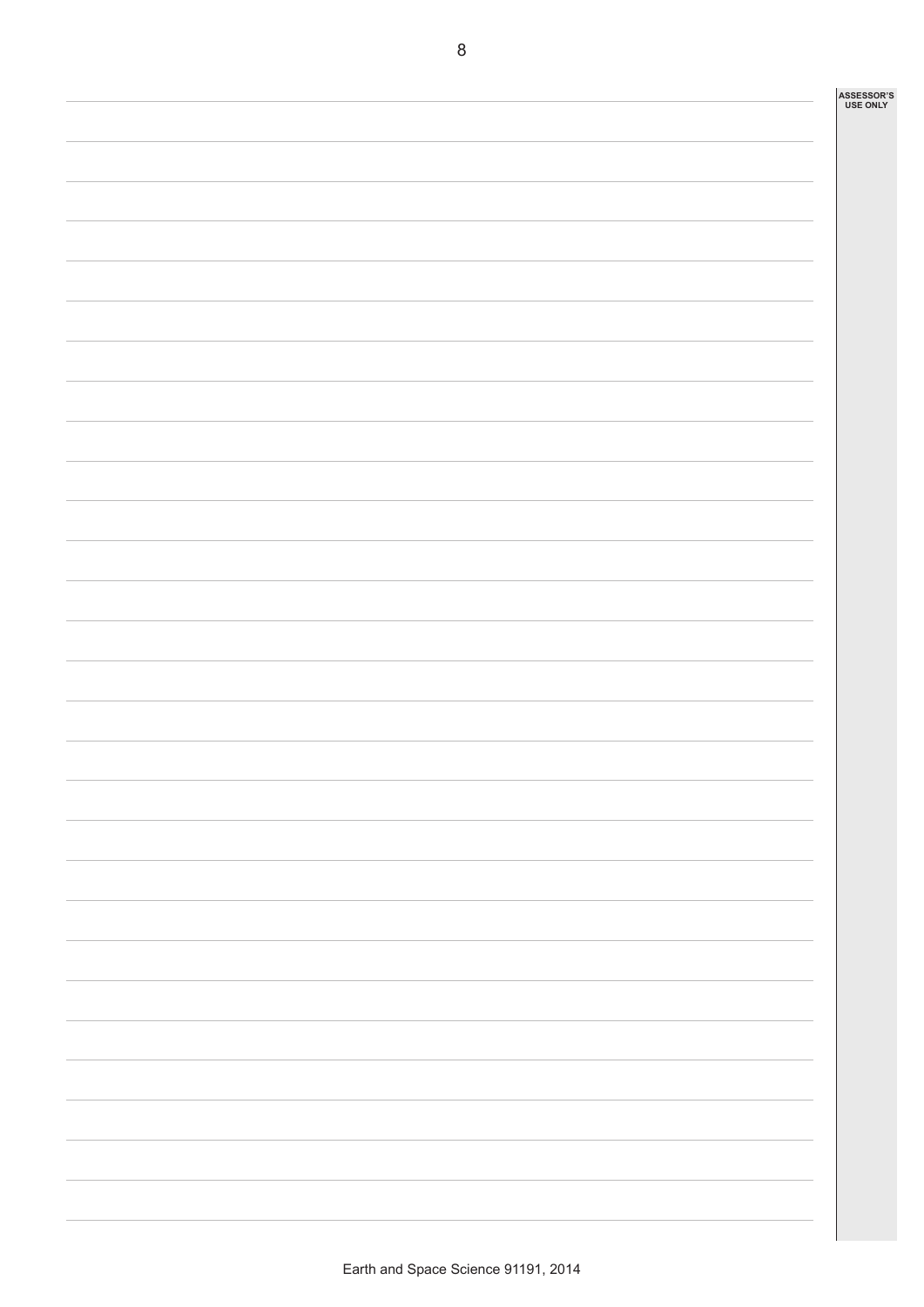**ASSESSOR'S USE ONLY**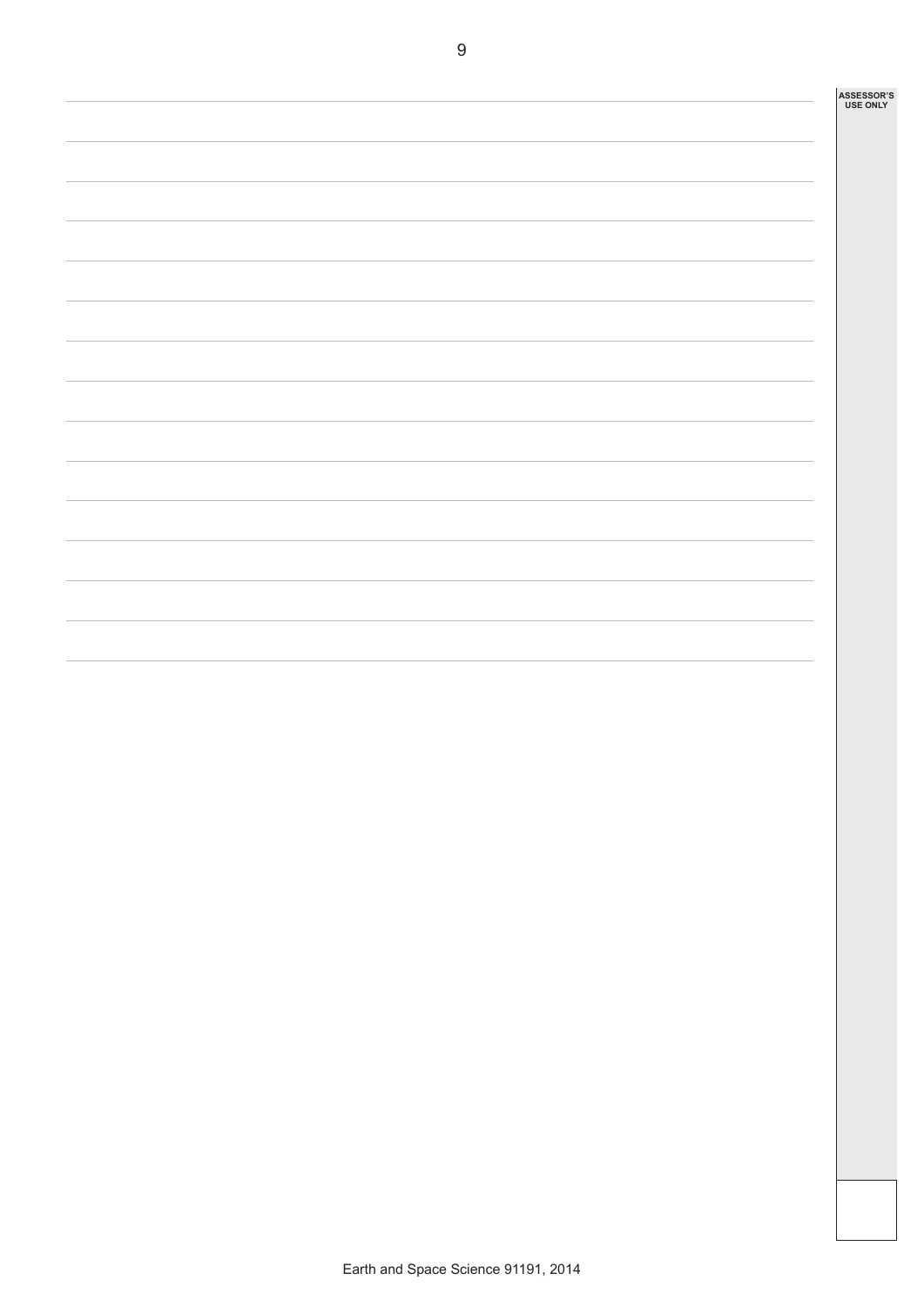

## **QUESTION THREE: SEDDON AND LAKE GRASSMERE EARTHQUAKES**

Source: http://info.geonet.org.nz/display/home/Cook+Strait+aftershocks+and+forecast+probabilities

A series of earthquakes occurred during July and August 2013. The largest two were referred to as the Seddon earthquake on 21 July 2013, and the Lake Grassmere earthquake on 16 August 2013 (refer to key on map above).

The Seddon earthquake was magnitude 6.5 at a focal depth of 17 km.

The Lake Grassmere earthquake was magnitude 6.6 at a focal depth of 8 km.

These earthquakes were centred in rural, low-population areas, with the closest major urban centres being Blenheim and Wellington.

Explain in detail why earthquakes occur in this area, and what effect these earthquakes may have.

In your answer, you should:

- describe the tectonic plate boundary in this area of New Zealand
- explain how this type of tectonic plate boundary leads to earthquakes
- describe the difference between the focus and epicentre of an earthquake
- explain in detail, how the characteristics of the land affect the amount of damage observed as a result of these earthquakes.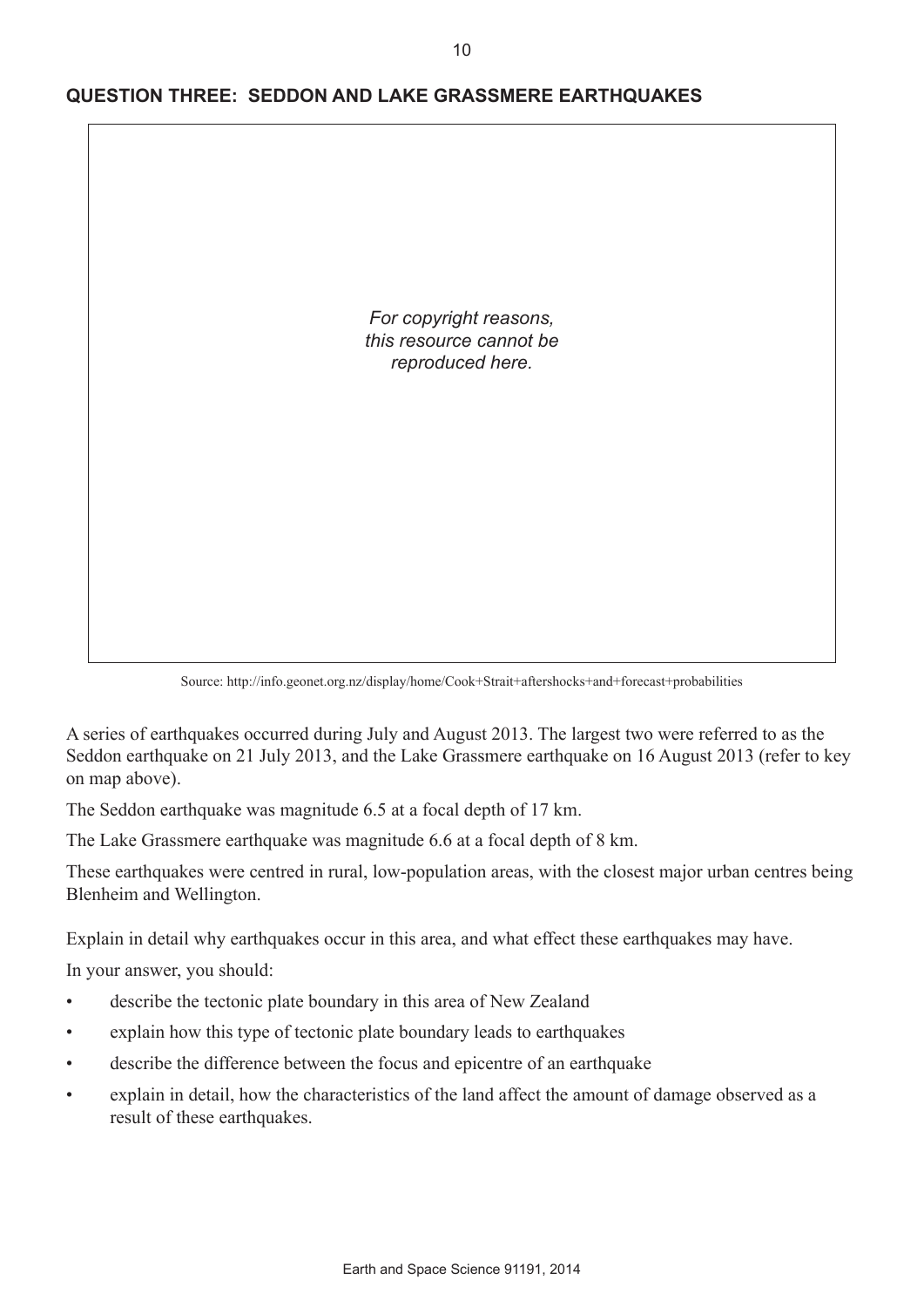*An annotated diagram will assist your answer.*

11

**More space for this answer is available on the next page.**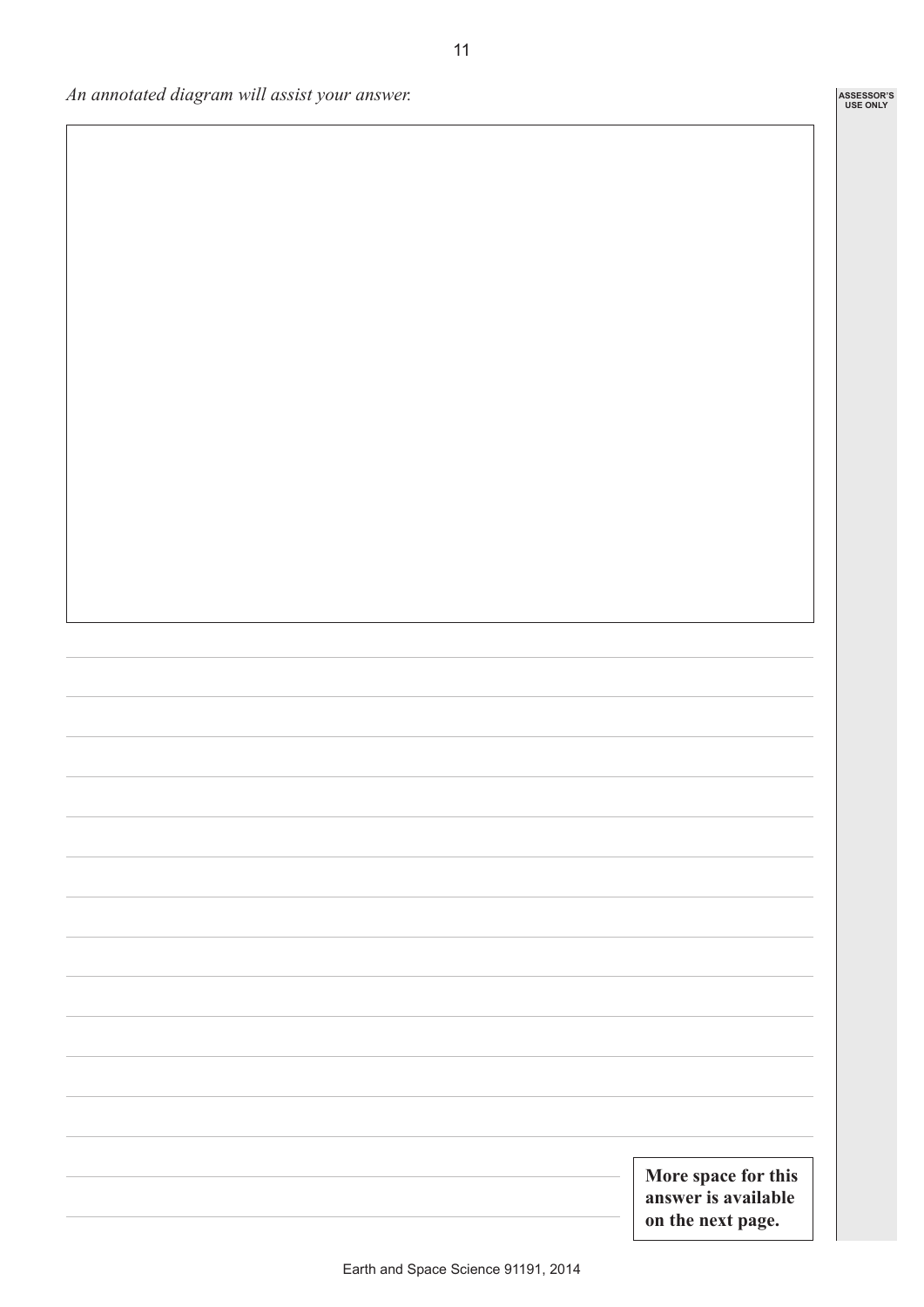|  |  | ASSESSOR'S<br>USE ONLY |
|--|--|------------------------|
|  |  |                        |
|  |  |                        |
|  |  |                        |
|  |  |                        |
|  |  |                        |
|  |  |                        |
|  |  |                        |
|  |  |                        |
|  |  |                        |
|  |  |                        |
|  |  |                        |
|  |  |                        |
|  |  |                        |
|  |  |                        |
|  |  |                        |
|  |  |                        |
|  |  |                        |
|  |  |                        |
|  |  |                        |
|  |  |                        |
|  |  |                        |
|  |  |                        |
|  |  |                        |
|  |  |                        |
|  |  |                        |
|  |  |                        |
|  |  |                        |
|  |  |                        |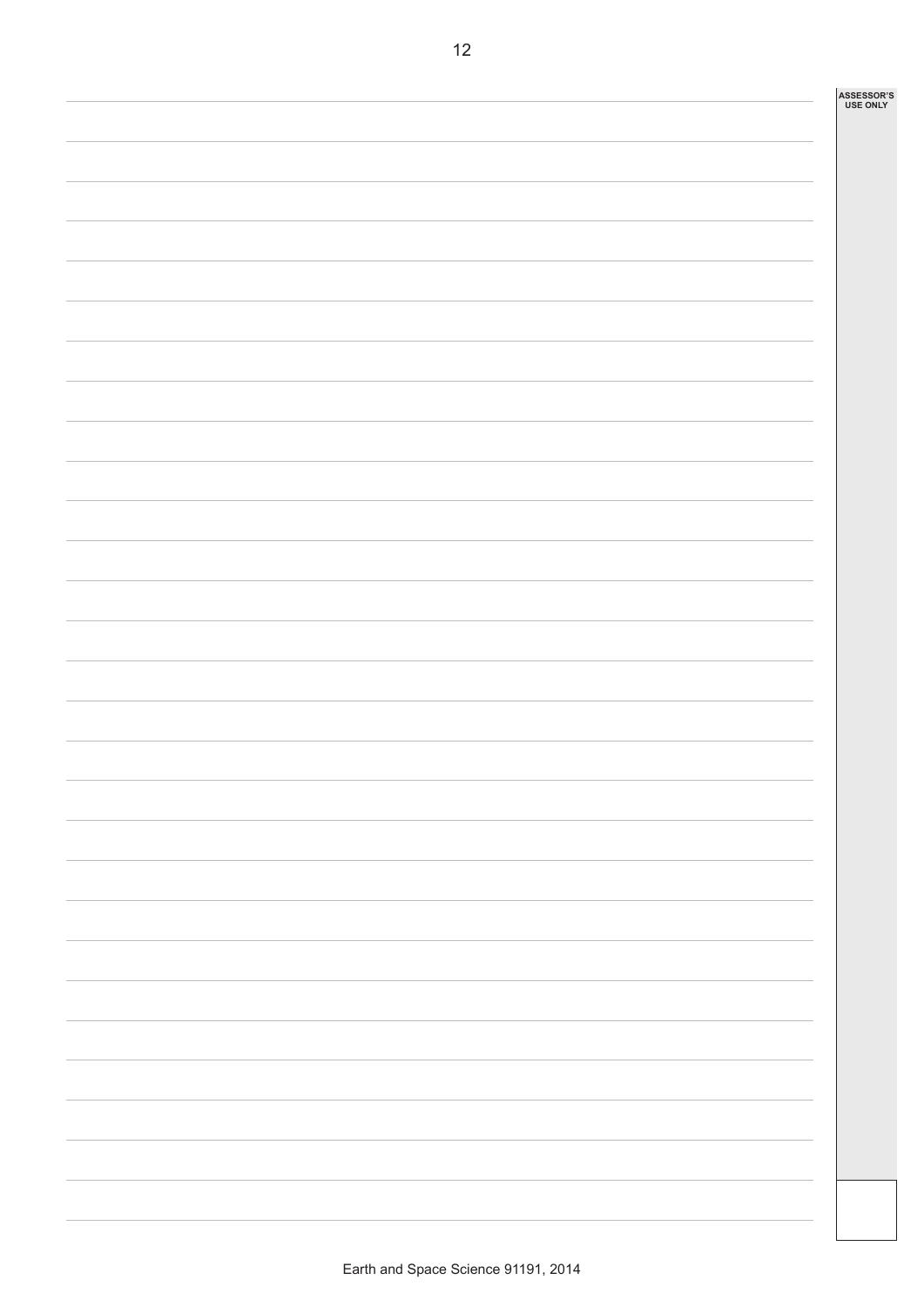|                            |  |                                             | Extra paper if required. |  | ASSESSOR'S<br><b>USE ONLY</b> |
|----------------------------|--|---------------------------------------------|--------------------------|--|-------------------------------|
| <b>QUESTION<br/>NUMBER</b> |  | Write the question number(s) if applicable. |                          |  |                               |
|                            |  |                                             |                          |  |                               |
|                            |  |                                             |                          |  |                               |
|                            |  |                                             |                          |  |                               |
|                            |  |                                             |                          |  |                               |
|                            |  |                                             |                          |  |                               |
|                            |  |                                             |                          |  |                               |
|                            |  |                                             |                          |  |                               |
|                            |  |                                             |                          |  |                               |
|                            |  |                                             |                          |  |                               |
|                            |  |                                             |                          |  |                               |
|                            |  |                                             |                          |  |                               |
|                            |  |                                             |                          |  |                               |
|                            |  |                                             |                          |  |                               |
|                            |  |                                             |                          |  |                               |
|                            |  |                                             |                          |  |                               |
|                            |  |                                             |                          |  |                               |
|                            |  |                                             |                          |  |                               |
|                            |  |                                             |                          |  |                               |
|                            |  |                                             |                          |  |                               |
|                            |  |                                             |                          |  |                               |
|                            |  |                                             |                          |  |                               |
|                            |  |                                             |                          |  |                               |
|                            |  |                                             |                          |  |                               |
|                            |  |                                             |                          |  |                               |
|                            |  |                                             |                          |  |                               |
|                            |  |                                             |                          |  |                               |
|                            |  |                                             |                          |  |                               |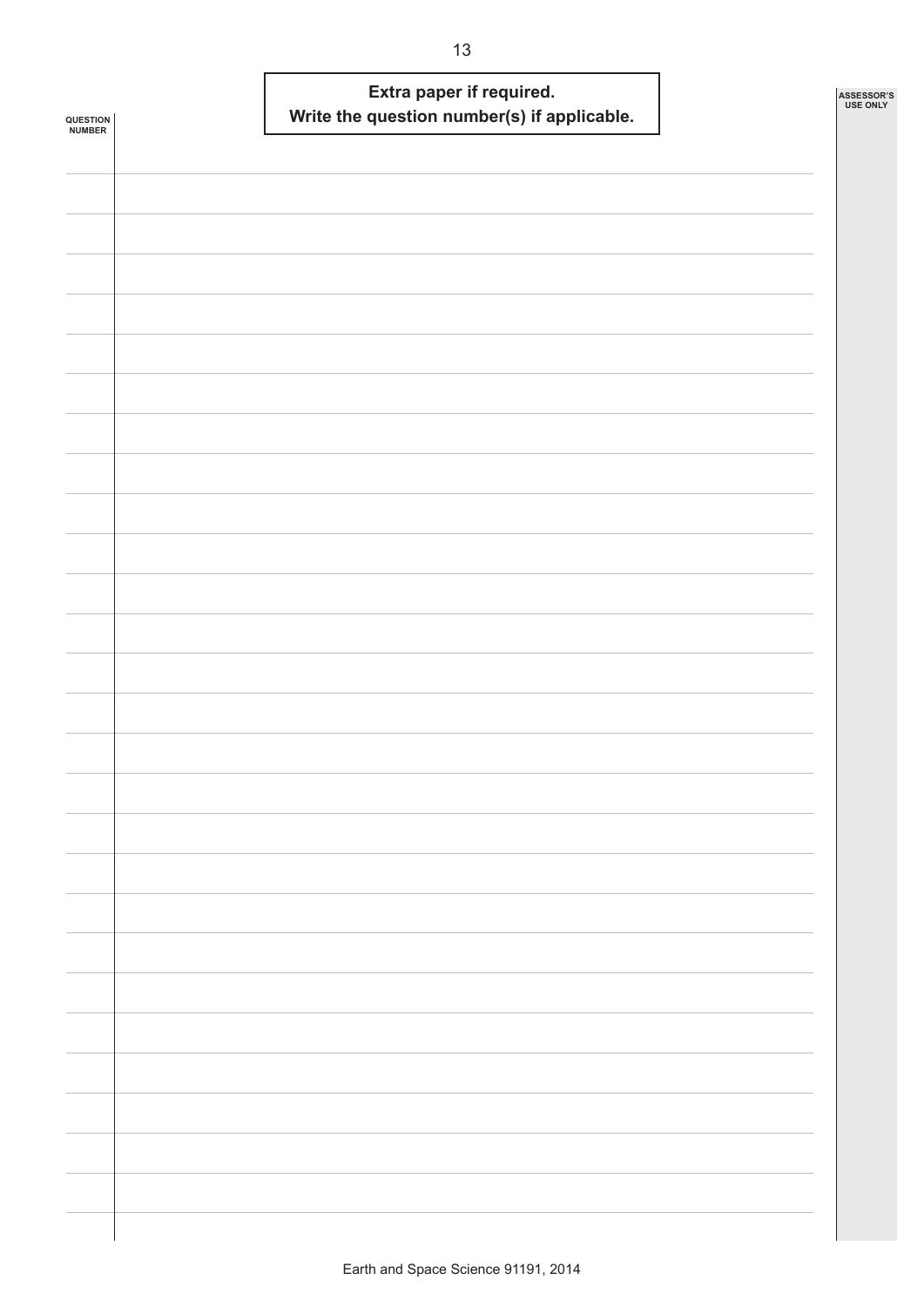| <b>QUESTION<br/>NUMBER</b> | Extra paper if required.<br>Write the question number(s) if applicable. | ASSESSOR'S | <b>USE ONLY</b> |
|----------------------------|-------------------------------------------------------------------------|------------|-----------------|
|                            |                                                                         |            |                 |
|                            |                                                                         |            |                 |
|                            |                                                                         |            |                 |
|                            |                                                                         |            |                 |
|                            |                                                                         |            |                 |
|                            |                                                                         |            |                 |
|                            |                                                                         |            |                 |
|                            |                                                                         |            |                 |
|                            |                                                                         |            |                 |
|                            |                                                                         |            |                 |
|                            |                                                                         |            |                 |
|                            |                                                                         |            |                 |
|                            |                                                                         |            |                 |
|                            |                                                                         |            |                 |